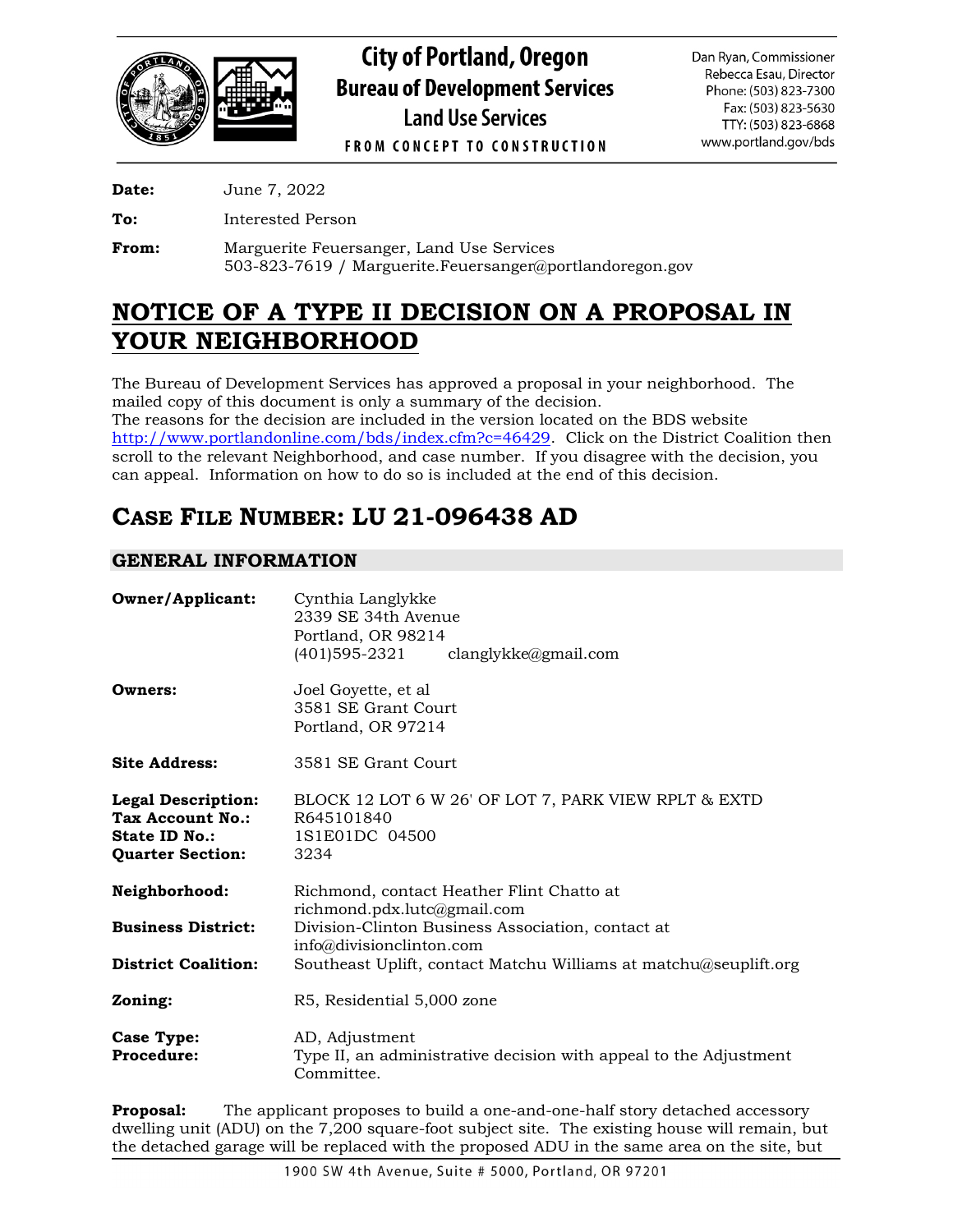with an expanded depth and footprint measuring 18 feet in width and 32 feet in depth. Because the garage will be removed, the applicant proposes to establish two side-by-side vehicle parking spaces on the existing driveway. New parking spaces, however, must be at least 9 feet wide and 18 feet long and located outside the 10-foot front setback. The applicant is requesting the following 3 Adjustments to Zoning Code development standards for the ADU:

- 1. For the ADU, reduce the minimum side (east) building setback from 5 feet to 3 feet, including an eave overhang (note that the second story will be set back 5 feet from the side property line) (Section 33.110.220.B and Table 110-4);
- 2. For the ADU, reduce the minimum setback from 40 feet to 21.5 feet (Section 33.205.040.C.3); and
- 3. For the two parking spaces: Allow the two parking spaces to be located within the 10 foot front setback (Section 33.266.120.C.2).

#### **Relevant Approval Criteria:**

To be approved, this proposal must comply with the approval criteria of Title 33. The relevant criteria are found in Section 33.805.040.A through F.

## **ANALYSIS**

**Site and Vicinity**: The subject site is a 7,200 square foot interior lot located on the north side of SE Grant Court between SE 35<sup>th</sup> Place and SE 37<sup>th</sup> Avenue, developed with a two-story single-dwelling residence. A detached garage is located east of the house, approximately 22 feet from the front property line and a small shed (10 feet by 16 feet in footprint) is located at the northwest corner of the lot. Development on nearby lots is a mix of single dwelling residences and duplexes. Lots range in size from 3,000 square feet to 7,000 square feet.

Southeast Grant Court is designated as a Local Service street and is improved with sidewalks narrow landscape strips and curbs. The site is between two commercial main streets: SE Division Street is located 650 feet south of the site and SE Hawthorne Boulevard is located 1,800 feet north of the site. Both streets are designated as Transit streets.

**Zoning:** The R5 designation is one of the City's single-dwelling residential zones, which are intended to preserve land for housing and provide housing opportunities for individual households. The development standards work together to promote desirable residential areas by addressing aesthetically pleasing environments, safety, privacy, energy conservation, and recreational opportunities.

**Land Use History:** City records indicate there are no prior land use reviews for this site.

**Agency Review:** A "Notice of Proposal in Your Neighborhood" was mailed April 12, 2022. The following Bureaus have responded with no issues or concerns:

- Bureau of Environmental Services (BES) responded with no objections to the requested Adjustments and provided information about stormwater management that will be required at the time of the building permit (Exhibit E-1);
- Bureau of Transportation (PBOT) responded with no objections to the requested Adjustments, and provided comments regarding the Adjustment #3, parking proposed within the front setback (Exhibit E-2). PBOT staff comments are discussed in the findings section of this report;
- Water Bureau responded with no concerns (Exhibit E-3);
- Fire Bureau responded with no concerns (Exhibit E-4);
- Site Development Section of BDS responded with no concerns (Exhibit E-5); and
- Life Safety Review Section of BDS responded with no objections to the approval of the requested Adjustments and provided information about building permit requirements (Exhibit E-6).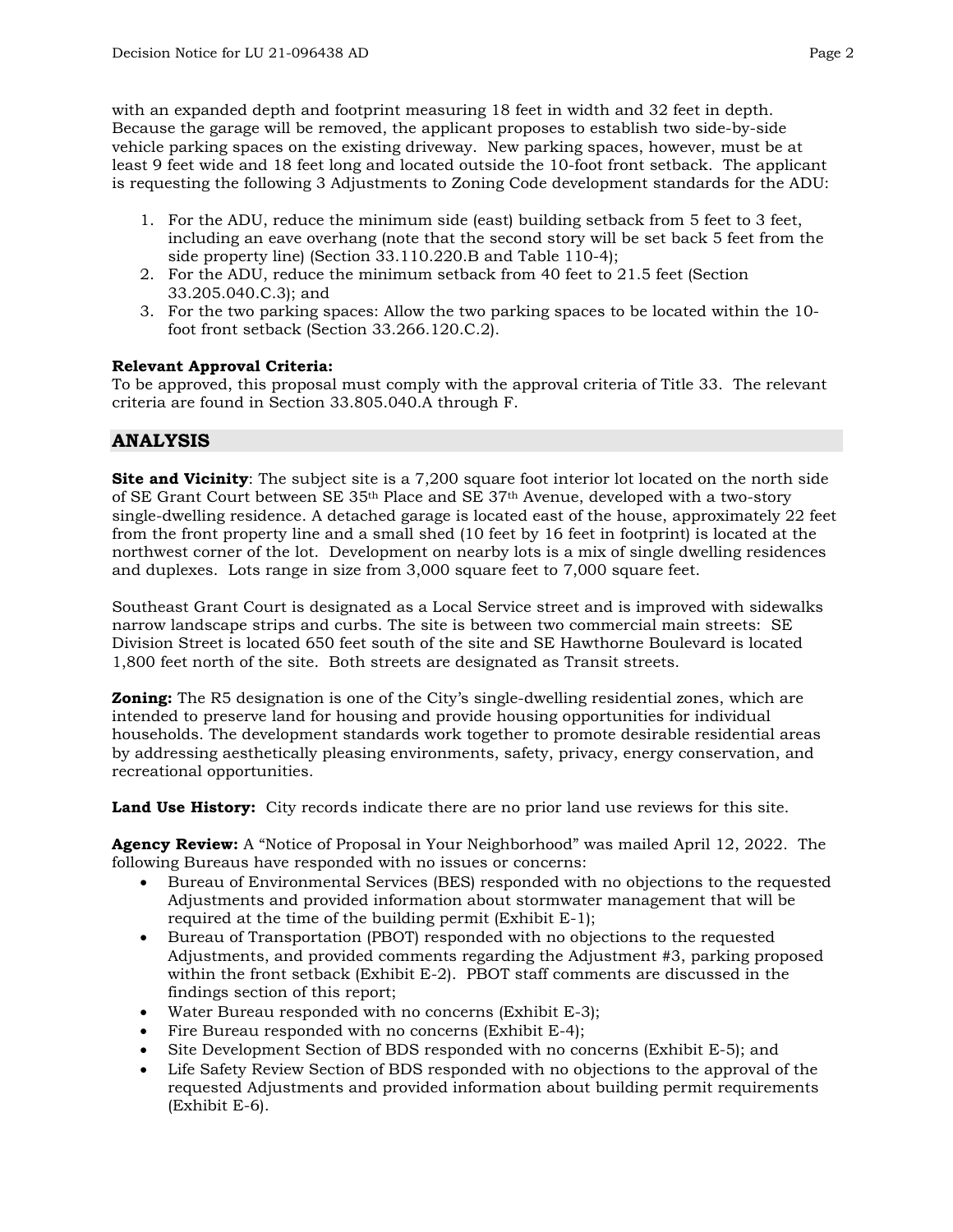**Neighborhood Review:** No written responses were received from either the Neighborhood Association or notified property owners in response to the Notice of Proposal.

## **ZONING CODE APPROVAL CRITERIA**

#### **33.805.010 Purpose (Adjustments)**

The regulations of the zoning code are designed to implement the goals and policies of the Comprehensive Plan. These regulations apply city-wide, but because of the city's diversity, some sites are difficult to develop in compliance with the regulations. The adjustment review process provides a mechanism by which the regulations in the zoning code may be modified if the proposed development continues to meet the intended purpose of those regulations. Adjustments may also be used when strict application of the zoning code's regulations would preclude all use of a site. Adjustment reviews provide flexibility for unusual situations and allow for alternative ways to meet the purposes of the code, while allowing the zoning code to continue providing certainty and rapid processing for land use applications.

#### **33.805.040 Approval Criteria**

Adjustment requests will be approved if the applicant has demonstrated that approval criteria A through F, below, have been met.

**A. Granting the Adjustment will equally or better meet the purpose of the regulation to be modified; and**

**Findings:** The applicant is requesting three Adjustments. The respective Adjustment and purpose statement is identified below:

Adjustment #1: For the ADU, reduce the minimum side (east) building setback from 5 feet to 3 feet, including an eave overhang. The purpose of the setback requirement in the R5 zone is stated in Zoning Code Section 33.110.220.A:

*The setback regulations for buildings and garage entrances serve several purposes:*

- *They maintain light, air, separation for fire protection, and access for fire-fighting;*
- *They reflect the general building scale and placement of houses in the city's neighborhoods;*
- *They promote a reasonable physical relationship between residences;*
- *They promote options for privacy for neighboring properties;*
- *They require larger front setbacks than side and rear setbacks to promote open, visually pleasing front yards;*
- *They provide adequate flexibility to site a building so that it may be compatible with the neighborhood, fit the topography of the site, allow for required outdoor areas, and allow for architectural diversity; and*
- *They provide room for a car to park in front of a garage door without overhanging the street or sidewalk, and they enhance driver visibility when backing onto the street.*

Maintain light, air, and separation, and promote a reasonable physical relationship between residences: The proposal meets this part of the purpose for the following reasons:

- The height of the ground floor ADU wall facing the east side property line is 10 feet, equating to a one-story structure (Exhibit C-3).
- The Residential Life Safety Plan Review comments state that fire rating of building materials is required for structures less than 3 feet from property line (Exhibit E-6). Fire-rated materials are not required for the ground floor ADU wall because it is set back 3 feet-2-inches from the east property line. The proposed eave will require firerating because they are less than three feet from the property line.
- The  $2<sup>nd</sup>$  story dormer wall facing the east side property line is set back 5 feet, which meets the minimum 5-foot side setback of the R5 zone.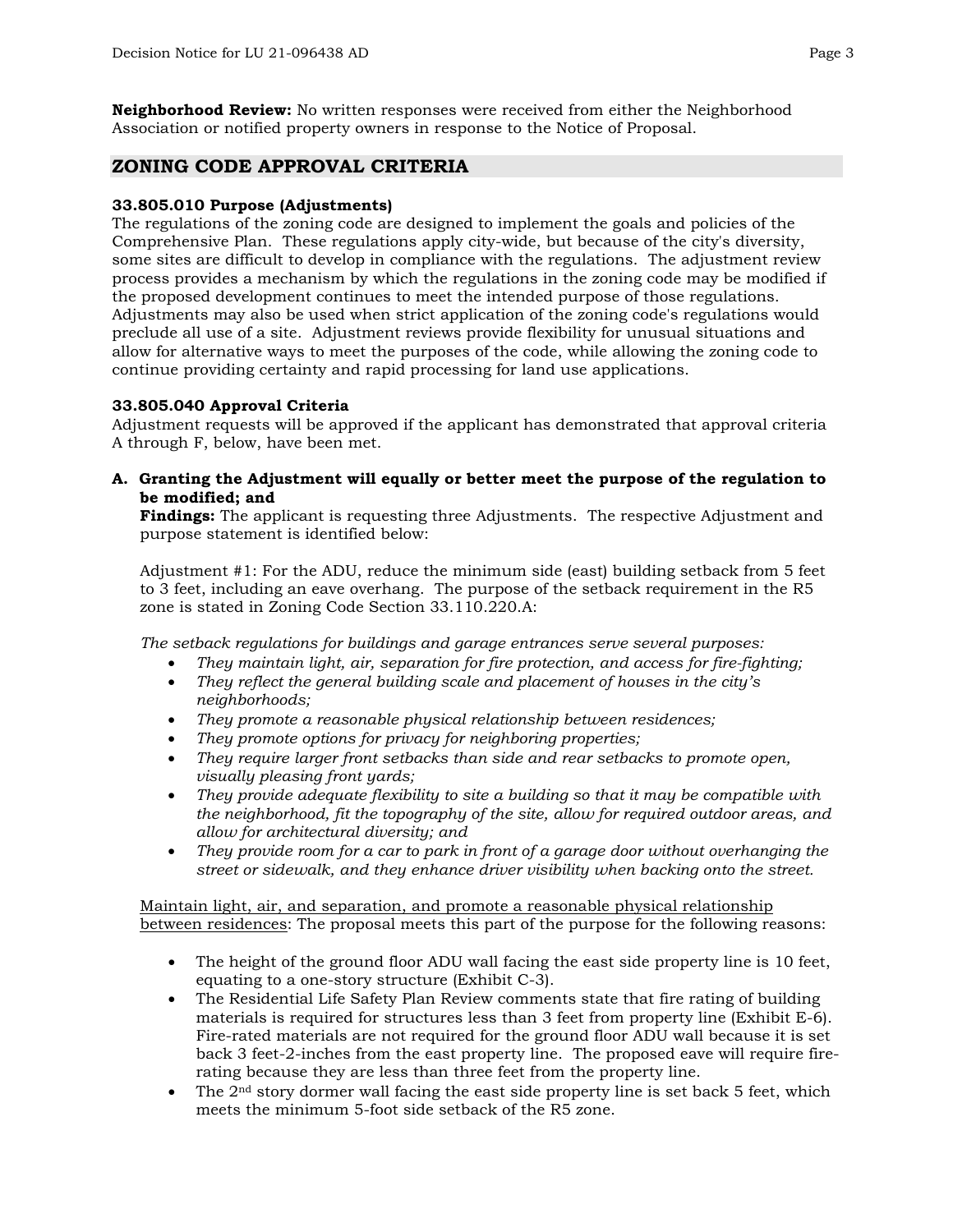- Adequate access for fire-fighting is provided both in front of and west of the ADU. The Fire Bureau review the proposal and has no concerns about fire protection or access for fire-fighting (Exhibit E-4).
- The closest residential structure is the neighboring house to the east of the site, located 30 feet from the proposed ADU. This distance provides adequate separation and provides a reasonable physical distance between residential buildings. For comparison, the R5 zone side and rear setbacks require a minimum separation distance of only 10 feet (given a 5-foot setback on two adjacent lots).

Reflect general building scale and placement: As shown on the aerial photo below, several properties within the subject block containing the site have detached accessory structures located close to side or rear property lines. Examples of such structures are identified as white boxes:



Therefore, the reduced east side setback of the proposed ADU reflects the general building scale and placement of development in the nearby neighborhood.

Promote options for privacy: With conditions, the proposal meets this part of the purpose for the following reasons:

Two windows are proposed at the ground level east elevation (Exhibit C-4). Windows located close to property lines are a privacy concern for the residents of the adjacent lot. Simply removing the windows or adding opaque or patterned glazing are possible options to mitigate for privacy impacts. Instead, the applicant proposes a sight-obscuring fence along a portion of the east property line, coinciding with the ADU and rear patio. The 7-foot-tall fence begins at the front wall of the ADU and continues 55 feet to the southern end of the patio (Exhibit C-2). A sight-obscuring fence will help block views from the ADU windows to the east property line. As shown, the fence height must be at least 7 feet in height to provide adequate screening. Because the fence is important for maintaining privacy for the residents on the adjacent lot; a condition is needed requiring that the sight-obscuring fence be installed at the time of the ADU building permit. The F2 standard of Chapter 33.248, provides standards for the fence materials.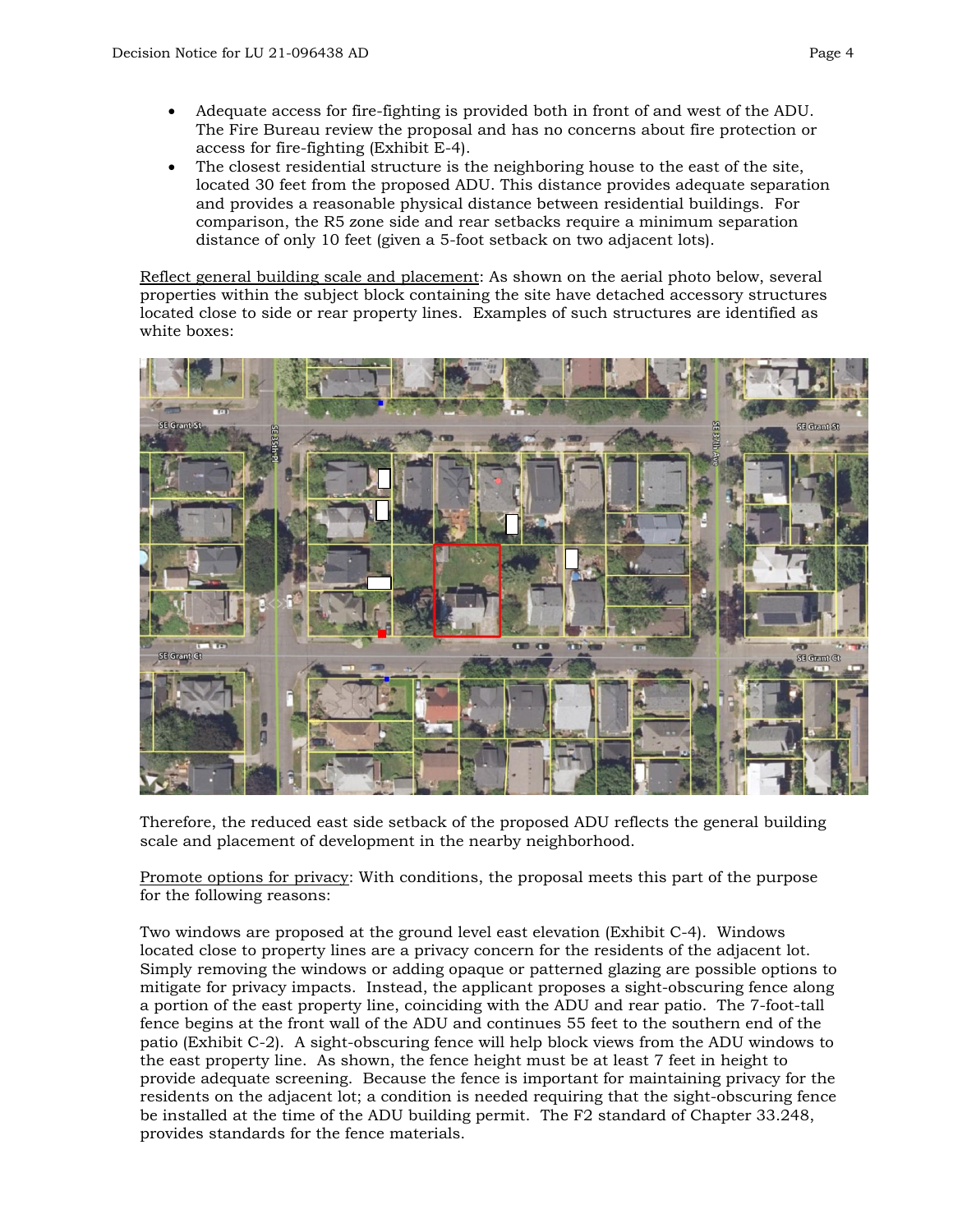The east-facing dormer wall contains three windows and is proposed at 5 feet from the side property line, which meets the minimum required R5 side setback (Exhibit C-4). To protect privacy for the adjacent lot, a second condition is needed to ensure that this minimum 5 foot distance is maintained for the dormer wall.

Require larger front setbacks: The existing house will remain and is set back approximately 15 feet from the front property line, which exceeds the minimum setback of 10 feet. The ADU is set back 21.5 feet from the front property line, but because ADUs must be set back at least 40 feet, an Adjustment is requested to reduce the minimum ADU setback (a separate standard), which is evaluated in the findings below.

Provide adequate flexibility: Regarding the ADU location within the required side setback, the proposed detached ADU is compatible with development in the neighborhood, as shown in the aerial photo of the subject block. Further, it fits with the relatively level topography of the site, the required outdoor area will be maintained for the existing house, and the location allows for architectural diversity.

Provide room for a car: This part of the purpose statement refers to the minimum 18-foot garage entrance setback (which is long enough to allow a car to park on the driveway in front of the garage entrance). Because a garage is not proposed, this statement doesn't apply to the proposal. However, the applicant is requesting an Adjustment to allow two onsite parking spaces to be located within the front setback area. This Adjustment #3 is evaluated in the findings below.

Adjustment #2: For the ADU, reduce the minimum setback from 40 feet to 21.5 feet (Section 33.205.040.C.3). The purpose statement is:

*The standards for creating accessory dwelling units address the following purposes:*

- *Ensure that accessory dwelling units are compatible with the desired character and livability of Portland's residential zones;*
- *Respect the general building scale and placement of structures to allow sharing of common space on the lot, such as driveways and yards;*
- *Ensure that accessory dwelling units are smaller in size than primary dwelling units; and*
- *Provide adequate flexibility to site buildings so that they fit the topography of sites.*

The proposed ADU is in the same location as an existing single story detached garage that will be removed. The house was constructed in 1908 but the garage was likely constructed decades later, after the house site was expanded to include it. Aerial photos maintained by the City show a detached structure, likely the existing garage, in 1975. Therefore, a detached structure has been part of the site's development and part of the neighborhood character for at least 47 years. The ADU respects the general building placement of structures because it is in the same location of the garage and because the height and scale is similar with the height and scale of other detached structures in the nearby residential area. The ADU footprint is 18 by 32 feet, while the second story is reduced to 14 by 24 feet. The height is no more than 15 feet, as measured from the midpoint of the main gable roof line. Both dormer roof peaks are at a point 9 inches below the main roof peak and therefore become secondary features of the ADU, effectively reducing the mass or overall bulk of the building. Another important design feature is the dormer walls are set back 2 feet from the ground level walls at the sides (east and west) and set back 4 feet from the front and rear ground level walls (south and north) (Exhibit C-6).

The proposed front elevation of the ADU retains and enhances the residential "garage" style with entry doors that appear as garage carriage doors. A row of divided windows across the top of the doors adds interest and allows for views into and from the interior, views which will not be blocked by parked vehicles (Exhibit C-3).

The term "Desired Character "is defined in Section 33.910.030 as:

 "*The preferred and envisioned character (usually of an area) based on the purpose statement or character statement of the base zone, overlay zone, or plan district. It also*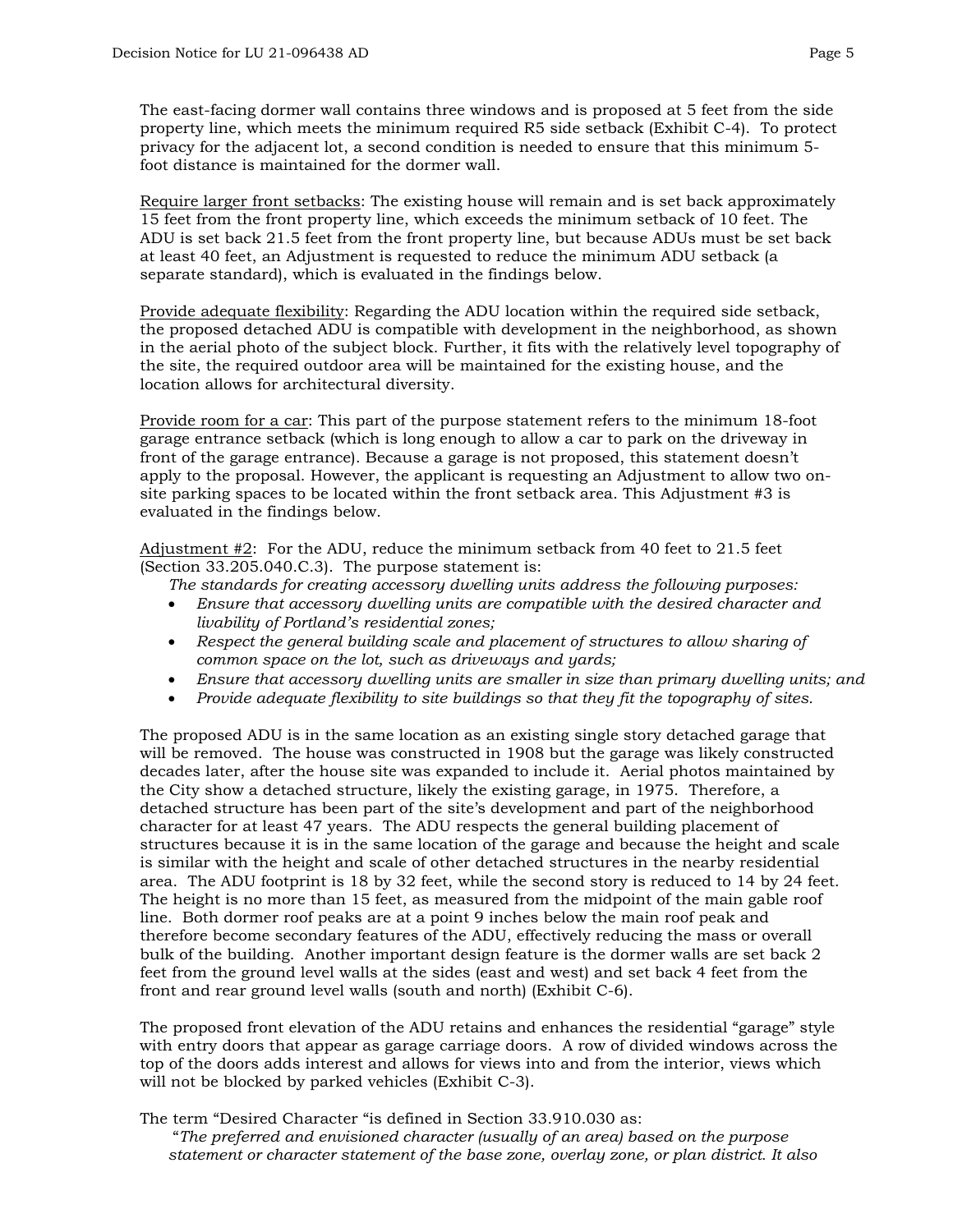*includes the preferred and envisioned character based on any adopted area plans or design guidelines for an area*."

Following, the character statement of the R5 zone (Chapter 33.110) is:

"*The Single-Dwelling zones are intended to preserve land for housing and to provide housing opportunities for individual households… The development standards preserve the character of neighborhoods by providing six different zones with different densities and development standards. The development standards work together to promote desirable residential areas by addressing aesthetically pleasing environments, safety, privacy, energy conservation, and recreational opportunities*."

The proposed ADU is compatible with the R5 character because it adds a dwelling unit to the site that is smaller in scale and mass than the existing two-story house (Exhibit C-5) and fits into the building pattern of the immediate residential area. The house is located approximately 15 feet from the front property line (excluding the front porch), while the garage is set back farther, 21.5 feet from the front property line. This reduces the prominence of the ADU. As stated previously, the ADU is in the same location as an existing garage and as such will not disrupt the neighborhood development pattern.

A fence is required along the east property line to minimize impacts on privacy. Lastly, the subject site area is 7,200 square feet, much larger than the R5 minimum site area of 3,000 square feet. The placement of the ADU in the existing garage will allow both the primary home and the ADU to have large outdoor space dedicated to each dwelling unit. The existing development pattern will remain.

In consideration of the above, the proposal meets the purpose of the ADU setback.

Adjustment #3: The applicant is requesting an Adjustment to reduce setback distance for two onsite parking spaces from 10 feet to 3.5 feet (Section 33.266.120.C.2). Put another way, the request is to allow the on-site parking spaces to be located within the 10-foot front setback (The proposed combined driveway and parking spaces are 21.5 feet in length, whereas the requirement is 28 feet in length to accommodate the 10-foot setback and 18 foot long parking space).

The purpose of the vehicle parking requirements for houses is found in Section 33.266.120.A:

*The size and placement of vehicle parking areas are regulated in order to enhance the appearance and pedestrian experience of neighborhoods.* 

With conditions identified below, the proposal meets this part of the purpose for the following reasons:

- The length of the onsite paved area is 21.5 feet, which is adequate area to park a standard-sized vehicle without overhanging the public sidewalk.
- The site has 72 feet of frontage, which allows a driveway width of up to 28 feet. The proposed combined driveway and parking space width is only 18 feet and therefore, the impact of the proposed two parking spaces is mitigated by the remaining 54 feet of frontage which is dedicated to landscaping or pedestrian walkways (Exhibits C-1 and C-2).
- To screen the parking spaces from adjacent properties and the street view, the applicant proposes linear "strips" of landscape areas at both edges of the parking spaces. Staff supports this proposal as the landscaping will enhance the neighborhood appearance and pedestrian environment by screening parked vehicles close to the sidewalk. However, measurements of the landscape areas and specific plant species and amounts are not identified. To ensure year-round screening and adequate area for plant growth, a condition is needed that requires each of the two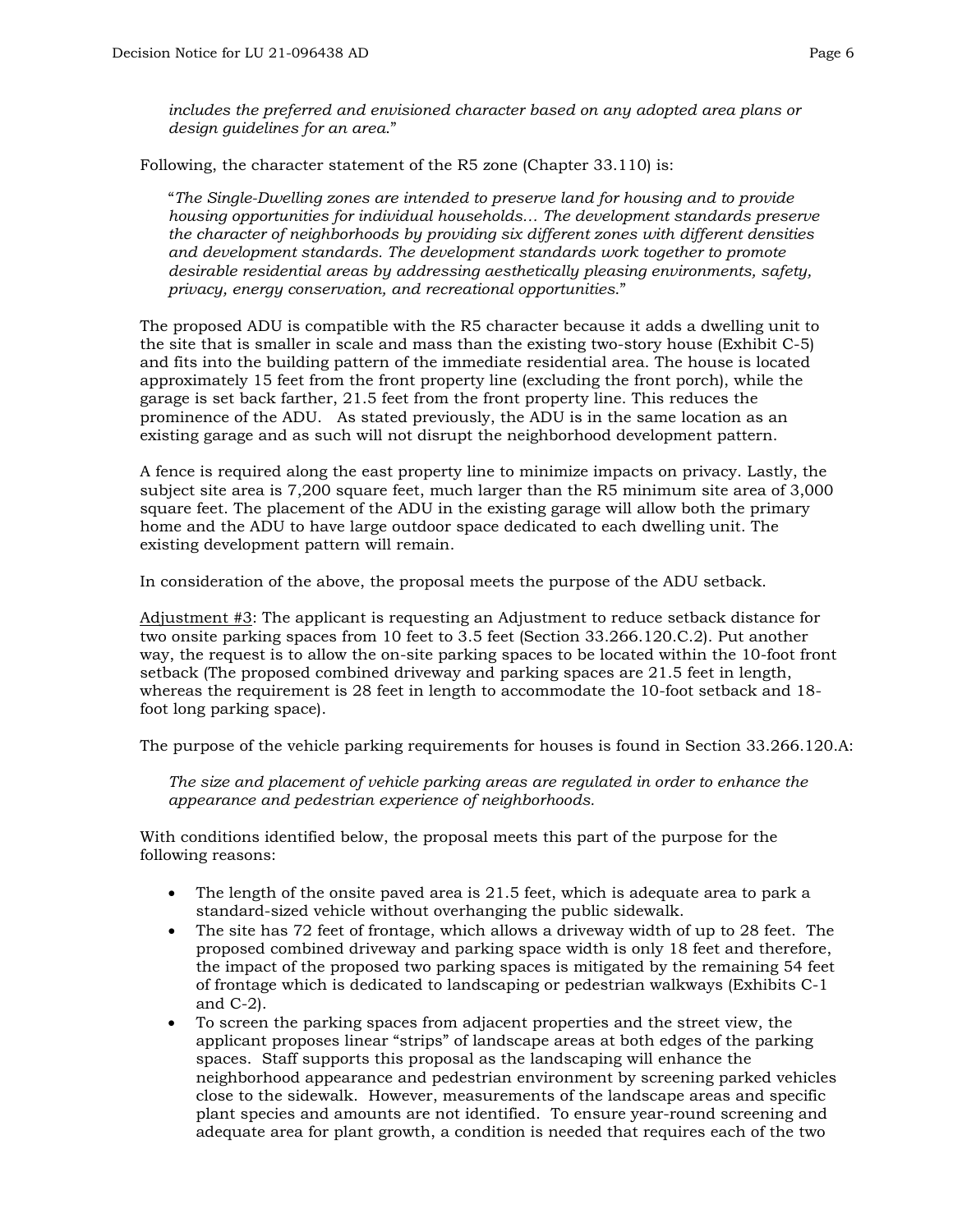screening landscape areas to be at least 3 feet in width and planted with lowgrowing evergreen shrubs.

In conclusion, each of the three proposed Adjustments equally meet the intent of the regulations, with the conditions identified below:

- A sight-obscuring fence must be installed along the east property line shown on Exhibit C-2, to the F2 standard of Chapter 33.248, except the fence height must be at least 7 feet.
- The exterior east-facing dormer wall must be set back at least 5 feet from the east property line.
- Two landscape screening areas must be established, parallel to the driveway and parking spaces. The landscape areas must be at least 3 feet in width, 21.5 feet in length, and planted with low growing evergreen shrubs. Selected shrub species, quantities and locations must meet the requirements of Chapter 33.248, Landscaping and Screening.

As conditioned, this criterion is met.

#### **B. If in a residential zone, the proposal will not significantly detract from the livability or appearance of the residential area, or if in an OS, C, E, or I zone, the proposal will be consistent with the classifications of the adjacent streets and the desired character of the area; and**

**Findings:** Because the subject site is in a residential zone (R5), the applicant must demonstrate that the proposal will not detract from the livability or appearance of the surrounding residential area. As discussed in the findings for Approval Criterion A, the proposed ADU maintains light, air, and separation; reflects the general building scale and placement; promotes a reasonable physical relationship between residences; and promotes options for privacy. Conditions are needed to improve the pedestrian environment and neighborhood compatibility and mitigate for privacy impacts on nearby residents. A sightobscuring fence at the east property line must be installed and landscaping areas added to both edges of the driveway and parking spaces. The second-story dormer wall facing the east, (reduced setback area) must be set back 5 feet from the east property line. With these conditions and approval of the Exhibit C plans attached to this report, the proposal will not significantly detract from neighborhood livability or appearance. This criterion is met.

## **C. If more than one Adjustment is being requested, the cumulative effect of the Adjustments results in a project which is still consistent with the overall purpose of the zone; and**

**Findings:** The overall purpose of the R5 zone is stated and discussed in the findings of Criterion A above. Three Adjustments are requested, and therefore this criterion applies to the proposal. However, each of the Adjustments relate to development standards in different Zoning Code chapters with separate purpose statements (allowing parking spaces within the front yard area (Chapter 33.266), reducing the R5 side building setback (Chapter 33.110), and reducing the ADU front setback (Chapter 33.205)). The three standards are focused on specific aspects of a development and are not intended to work together to control overall bulk or size, or other building design or site features. The conditions recommended in the findings of this report work to minimize negative impacts on privacy, neighborhood livability and the pedestrian environment. As conditioned, the cumulative effect is minimal and as conditioned, the proposal is consistent with the purpose of the R5 zone. This criterion is met.

## **D. City-designated scenic resources and historic resources are preserved; and**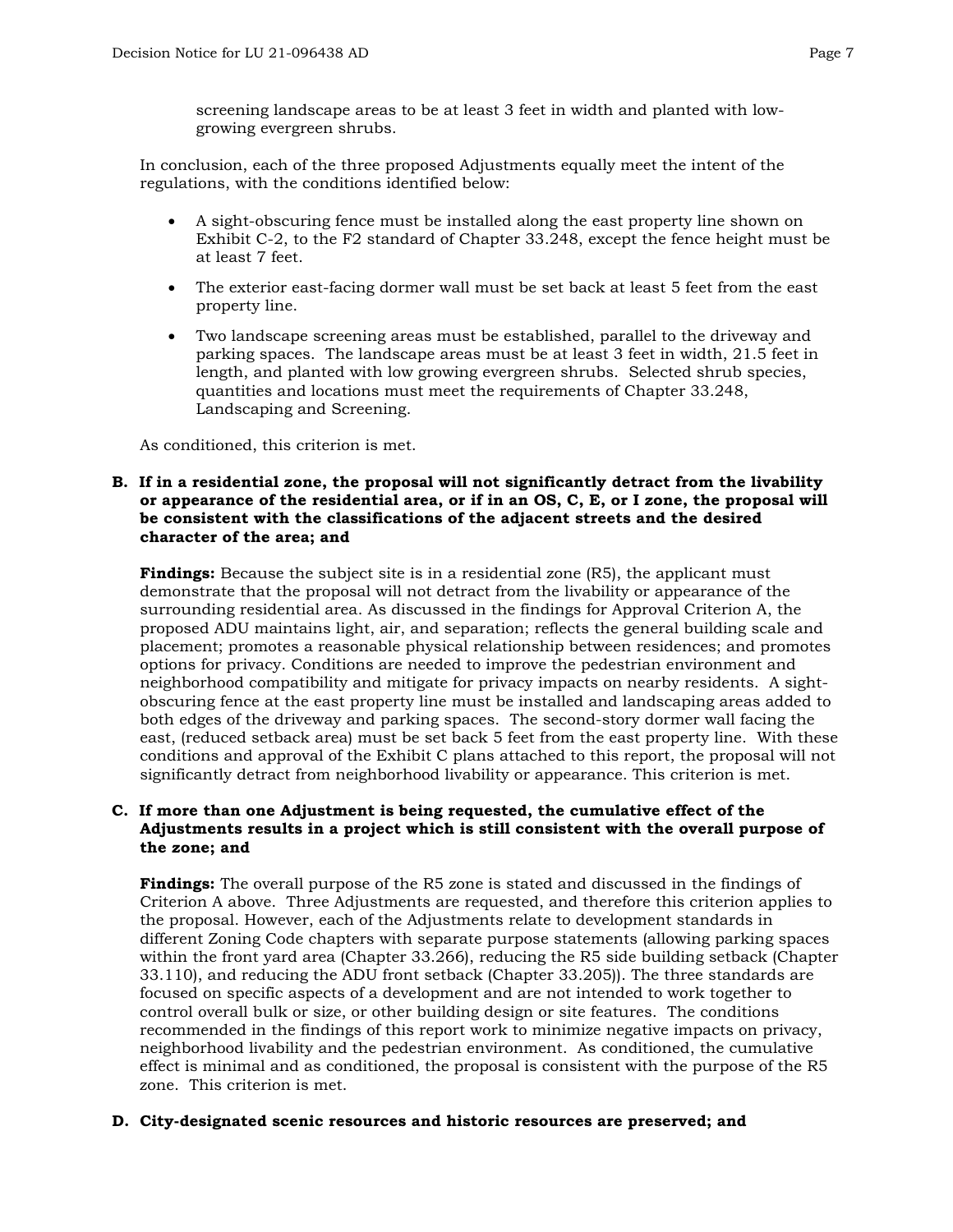**Findings**: City-designated scenic resources are identified on the Official Zoning Maps with a lower case "s" and historic resources are identified either with a dot or as being within the boundaries of a Historic or Conservation district. Because no scenic or historic resource designations are mapped on the subject site, this criterion does not apply.

## **E. Any impacts resulting from the Adjustment are mitigated to the extent practical; and**

**Findings:** As discussed in the findings for Approval Criteria A and B, the proposal as conditioned equally meet the purposes of the regulations to be modified and will have no adverse impacts on the livability or appearance of the residential area. Therefore, this criterion is met.

#### **F. If in an environmental zone, the proposal has as few significant detrimental environmental impacts on the resource and resource values as is practicable;**

**Findings:** Environmental overlay zones are designated on the Official Zoning Maps with either a lowercase "p" (Environmental Protection overlay zone) or a "c" (Environmental Conservation overlay zone). Because no environmental overlay zone is mapped on the subject site, this criterion is not applicable.

## **DEVELOPMENT STANDARDS**

Unless specifically required in the approval criteria listed above, this proposal does not have to meet the development standards in order to be approved during this review process. The plans submitted for a building or zoning permit must demonstrate that all requirements of Title 11 can be met, and that all development standards of Title 33 can be met or have received an Adjustment or Modification via a land use review, prior to the approval of a building or zoning permit.

## **CONCLUSIONS**

The proposed ADU requires three Adjustments to development standards: reduce the east side setback, allow parking spaces to be within the first 10 feet of the front property line, and reduce the front setback required for ADUs. The site is 7,200 square feet and the existing two story house is a prominent feature. The ADU is the same location as a detached garage, which will be removed. These site conditions, along with the ADU design features and recommended conditions, result in a proposal that equally meets the purpose of the subject development standards. Adverse impacts on the livability and appearance of the surrounding residential neighborhood are not identified or expected. The applicant has demonstrated that the applicable approval criteria have been met and the proposal should be approved.

## **ADMINISTRATIVE DECISION**

Approval of the following three Adjustments for a new one-and-one-half story detached accessory dwelling unit (ADU):

- 1. Reduce the minimum side (east) building setback from 5 feet to 3 feet, including an eave overhang (Section 33.110.220.B and Table 110-4);
- 2. Reduce the minimum ADU setback from 40 feet to 21.5 feet (Section 33.205.040.C.3); and
- 3. Reduce the minimum setback distance for two side-by-side onsite parking spaces from 10 feet to 3.5 feet (Section 33.266.120.C.2).

All approvals are per the approved site plans, Exhibits C-1 through C-6, signed and dated June 3, 2022, subject to the following conditions: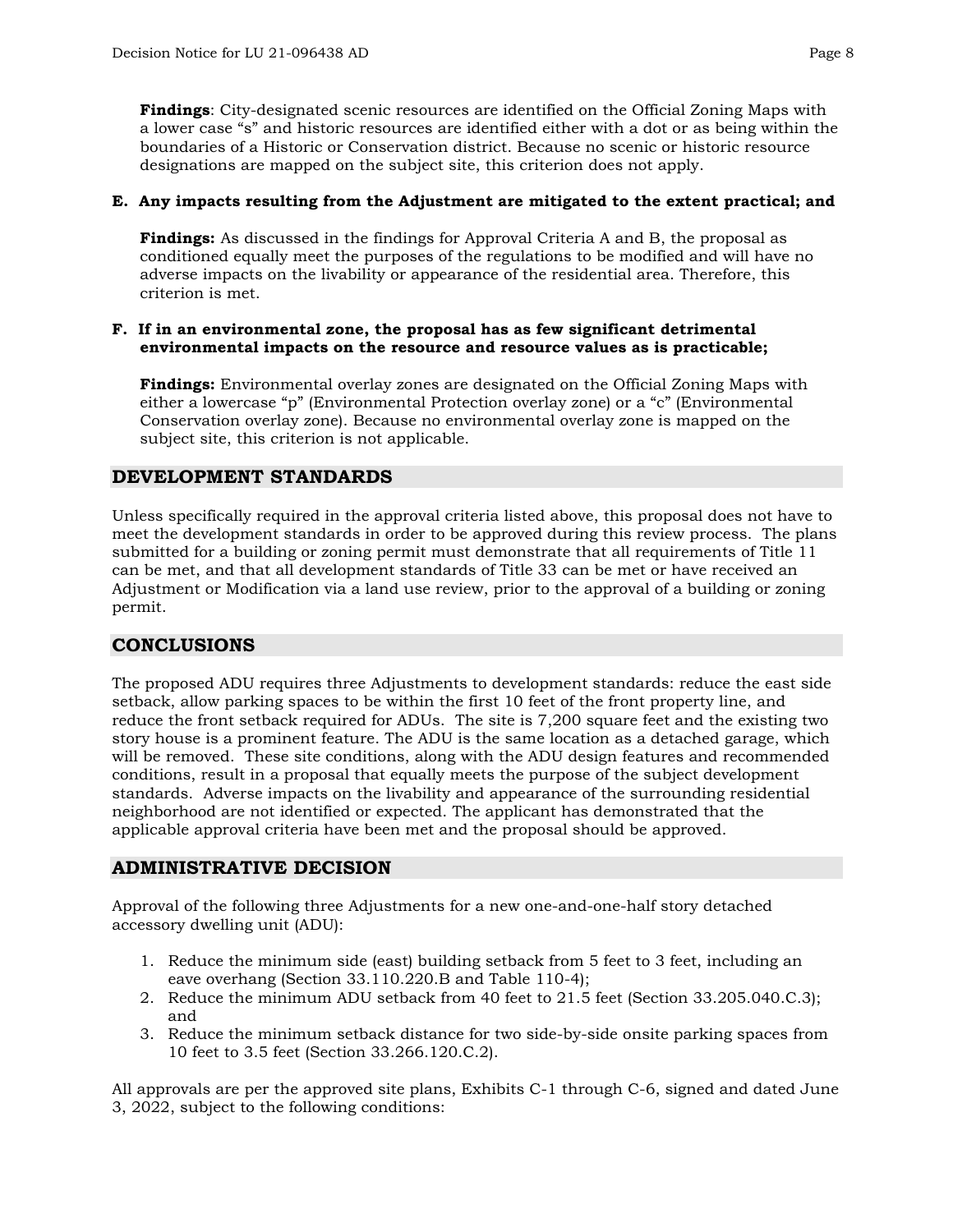- A. As part of the building permit application submittal, the following development-related conditions (B through D) must be noted on each of the 4 required site plans or included as a sheet in the numbered set of plans. The sheet on which this information appears must be labeled "ZONING COMPLIANCE PAGE - Case File LU 21-096438 AD." All requirements must be graphically represented on the site plan, landscape, or other required plan and must be labeled "REQUIRED."
- B. The applicant must install a fence along a portion of the east property line prior to final approval of the ADU building permit. The fence line location must extend at least 55 feet along the east property line, beginning at the front wall of the ADU and extending at least to the rear edge of the ADU patio as shown in Exhibit C-2. The fence must meet the F2 Standard of Chapter 33.248, except it must be at least 7 feet in height. The required fence location and fence elevation drawing must be part of the ADU building permit application plans.
- C. The east-facing exterior ADU dormer wall must be set back at least 5 feet from the east side property line.
- D. Two landscape areas must be established, parallel to and at the edges of the driveway and parking spaces as shown on Exhibits C-1 and C-2. The landscape areas must be at least 3 feet in width and planted with low growing evergreen shrubs. Selected evergreen shrub species, quantities and locations must meet the requirements of Chapter 33.248, Landscaping and Screening.

#### **Staff Planner: Marguerite Feuersanger**

Decision rendered by:  $\bigcup_{\text{Map}} \bigcup_{\text{sup}} \{$ 

By authority of the Director of the Bureau of Development Services

## **Decision mailed: June 7, 2022.**

**About this Decision.** This land use decision is **not a permit** for development. Permits may be required prior to any work. Contact the Development Services Center at 503-823-7310 for information about permits.

**Procedural Information.** The application for this land use review was submitted on October 15, 2021 and was determined to be complete on April 6, 2022.

*Zoning Code Section 33.700.080* states that Land Use Review applications are reviewed under the regulations in effect at the time the application was submitted, provided that the application is complete at the time of submittal, or complete within 180 days. Therefore, this application was reviewed against the Zoning Code in effect on October 15, 2021.

*ORS 227.178* states the City must issue a final decision on Land Use Review applications within 120-days of the application being deemed complete. The 120-day review period may be waived or extended at the request of the applicant. In this case, the applicant did not waive or extend the 120-day review period. Unless further extended by the applicant, **the 120 days will expire on August 4, 2022.**

#### **Some of the information contained in this report was provided by the applicant.**

As required by Section 33.800.060 of the Portland Zoning Code, the burden of proof is on the applicant to show that the approval criteria are met. The Bureau of Development Services has independently reviewed the information submitted by the applicant and has included this information only where the Bureau of Development Services has determined the information satisfactorily demonstrates compliance with the applicable approval criteria. This report is the decision of the Bureau of Development Services with input from other City and public agencies.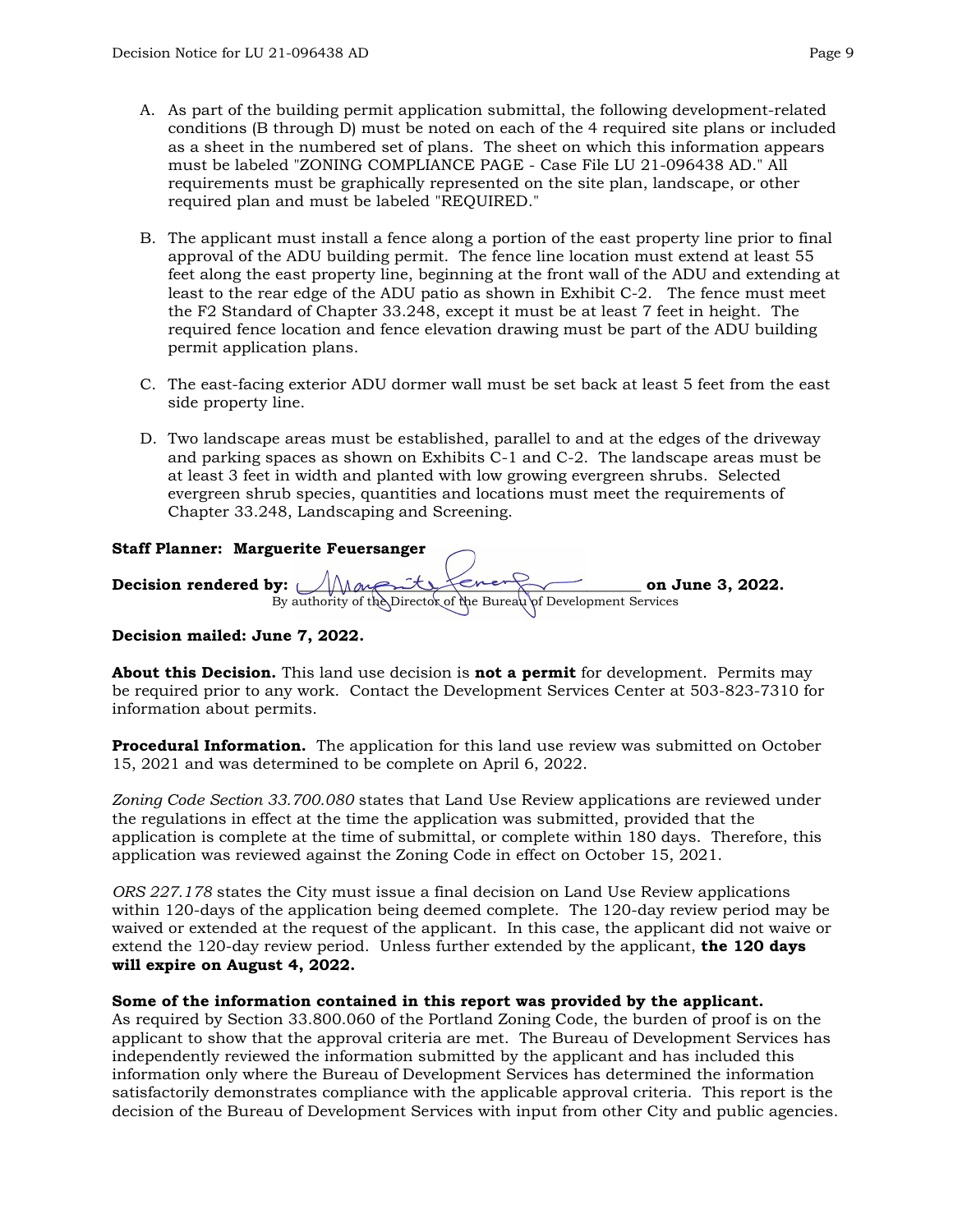**Conditions of Approval.** If approved, this project may be subject to a number of specific conditions, listed above. Compliance with the applicable conditions of approval must be documented in all related permit applications. Plans and drawings submitted during the permitting process must illustrate how applicable conditions of approval are met. Any project elements that are specifically required by conditions of approval must be shown on the plans and labeled as such.

These conditions of approval run with the land, unless modified by future land use reviews. As used in the conditions, the term "applicant" includes the applicant for this land use review, any person undertaking development pursuant to this land use review, the proprietor of the use or development approved by this land use review, and the current owner and future owners of the property subject to this land use review.

**Appealing this decision.** This decision may be appealed to the Adjustment Committee, and if appealed a hearing will be held. The appeal application form can be accessed at https://www.portlandoregon.gov/bds/45477. Appeals must be received **by 4:30 PM on June 21, 2022. The completed appeal application form must be emailed to [LandUseIntake@portlandoregon.gov](mailto:LandUseIntake@portlandoregon.gov) and to the planner listed on the first page of this decision.** If you do not have access to e-mail, please telephone the planner listed on the front page of this notice about submitting the appeal application. **An appeal fee of \$250 will be charged**. Once the completed appeal application form is received, Bureau of Development Services staff will contact you regarding paying the appeal fee. The appeal fee will be refunded if the appellant prevails. There is no fee for Office of Community and Civic Life recognized organizations for the appeal of Type II and IIx decisions on property within the organization's boundaries. The vote to appeal must be in accordance with the organization's bylaws. Please contact the planner listed on the front page of this decision for assistance in filing the appeal and information on fee waivers. Please see the appeal form for additional information.

If you are interested in viewing information in this file, please contact the planner listed on the front of this notice. The planner can email you documents from the file. A fee would be required for all requests for paper copies of file documents. Additional information about the City of Portland, and city bureaus is available online at [https://www.portland.gov.](https://www.portland.gov/) A digital copy of the Portland Zoning Code is available online at [https://www.portlandoregon.gov/zoningcode.](https://www.portlandoregon.gov/zoningcode)

**Attending the hearing.** If this decision is appealed, a hearing will be scheduled, and you will be notified of the date and time of the hearing. The decision of the Adjustment Committee is final; any further appeal must be made to the Oregon Land Use Board of Appeals (LUBA) within 21 days of the date of mailing the decision, pursuant to ORS 197.620 and 197.830. Contact LUBA at 775 Summer St NE, Suite 330, Salem, Oregon 97301-1283, or phone 1-503-373-1265 for further information.

Failure to raise an issue by the close of the record at or following the final hearing on this case, in person or by letter, may preclude an appeal to the Land Use Board of Appeals (LUBA) on that issue. Also, if you do not raise an issue with enough specificity to give the Adjustment Committee an opportunity to respond to it, that also may preclude an appeal to LUBA on that issue.

## **Recording the final decision.**

If this Land Use Review is approved the final decision will be recorded with the Multnomah County Recorder.

• *Unless appealed,* the final decision will be recorded after **June 21, 2022**, by the Bureau of Development Services.

The applicant, builder, or a representative does not need to record the final decision with the Multnomah County Recorder.

For further information on your recording documents please call the Bureau of Development Services Land Use Services Division at 503-823-0625.